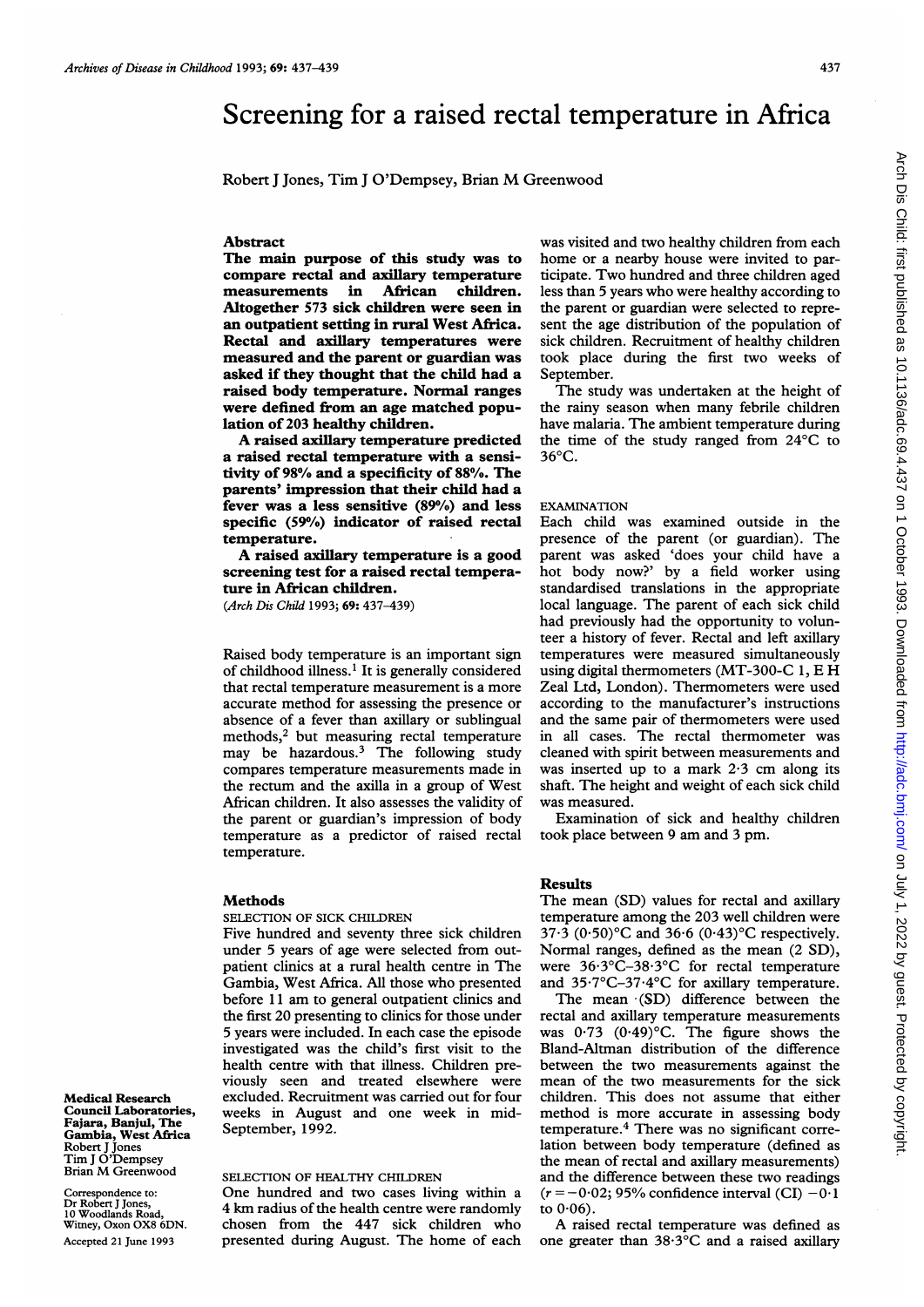4Jones,O'Dempsey, Greenwood temperature as one greater than  $37.4^{\circ}$ C. Altogether 172 of 175 children with a raised rectal temperature also had a raised axillary temperature (sensitivity 98%). Three hundred and fifty two of 398 children without a raised rectal temperature did not have a raised axillary temperature (specificity 88%). The parents of 164 of the 175 children with a raised rectal temperature volunteered a history of fever (94% sensitivity) but only 96 parents of 397 children without a raised rectal temperature did not volunteer a history of fever (24% specificity). When the parents were asked whether they thought their child currently had a hot body,



Difference between rectal and axillary temperature against mean temperature for all sick children (each point may represent more than one case).

Table 1 Axillary temperature compared with rectal temperature

|                      | Rectal temperature  |                        |       |                |
|----------------------|---------------------|------------------------|-------|----------------|
|                      | Low                 | High                   | Total |                |
| Axillary temperature |                     |                        |       |                |
| Low                  | 352                 | 3                      | 355   | $NPV^* = 99\%$ |
| High                 | 46                  | 172                    | 218   | $PPV+=79%$     |
| Total                | 398                 | 175                    | 573   |                |
|                      | Specificity<br>=88% | Sensitivity<br>$= 98%$ |       |                |

\*The negative predictive value (NPV) of a low axillary temperature. tThe positive predictive value (PPV) of a high axillary temperature.

Table 2 Parents' volunteered history of fever compared with rectal temperature

|                              |                         | Rectal temperature     |       |                |
|------------------------------|-------------------------|------------------------|-------|----------------|
|                              | Low                     | High                   | Total |                |
| Volunteered history of fever |                         |                        |       |                |
| Low                          | 96                      | 11                     | 107   | $NPV^* = 90\%$ |
| High                         | 301                     | 164                    | 465   | $PPV1=35%$     |
| Total                        | 397                     | 175                    | 572   |                |
|                              | Specificity<br>= $24\%$ | Sensitivity<br>$= 94%$ |       |                |

\*The negative predictive value (NPV) of no volunteered history of fever. tThe positive predictive value (PPV) of a volunteered history or fever.

Table 3 Parents' impression of body temperature compared with rectal temperature

|                     | Rectal temperature  |                        |       |               |
|---------------------|---------------------|------------------------|-------|---------------|
|                     | Low                 | High                   | Total |               |
| Parents' impression |                     |                        |       |               |
| Low                 | 233                 | 20                     | 355   | $NPV^* = 92%$ |
| High                | 165                 | 155                    | 320   | $PPV+=48%$    |
| Total               | 398                 | 175                    | 573   |               |
|                     | Specificity<br>=59% | Sensitivity<br>$= 89%$ |       |               |

\*The negative predictive value (NPV) of parents' impression of low body temperat tThe positive predictive value (PPV) of parents' impression of high body temperat

155 of 175 children with a high rectal temperature answered positively (89% sensitivity). Two hundred and thirty three of 398 without a high rectal temperature answered negatively (59% specificity). These data are shown in tables 1-3.

The weight for height centile for each sick child was calculated using the nutritional anthropometry program of Epi Info.5 The mean (SD) weight for height centile was 22-6  $(26.6)\%$ . The mean (SD) difference between axillary and rectal temperature readings for the 143 children with weight for height centile readings below the lower quartile value ( $\leq$ 2·03%) was 0·57 (0·35)°C while for the 143 children with readings above the upper quartile value ( $>36.13\%$ ) it was 0.68 (0.32)°C. There was a significant difference between the means of the two groups of  $0.11^{\circ}$ C (95% CI 0.04°C to  $0.19^{\circ}$ C).

## **Discussion**

A distinction should be made between using <sup>a</sup> measurement as a screening test and using it as a definitive measurement. In the case of temperature measurement it is sometimes desirable to have a definitive measurement, for  $\frac{1}{40}$   $\frac{1}{40}$   $\frac{1}{5}$  example to chart the course of an infection and its response to treatment. However, a worried parent or <sup>a</sup> primary health worker uses measurement of temperature to determine whether or not a child is febrile, in other words they are screening for raised body temperature.

> The data presented here indicate that measurement of axillary temperature is a good screen for a raised body temperature (as defined by a raised rectal temperature). Although the difference between rectal and axillary temperatures appears not to be related to body temperature (figure) the wide range of this difference suggests that axillary temperature cannot be used as an accurate estimate of rectal temperature by adding a constant.

> In a similar study of infants in Australia and the UK, Morley et al found that raised axillary temperature predicted raised rectal temperature with a sensitivity of  $73%$  and a specificity of 94%.<sup>6</sup> Other studies agree with their conclusion that axillary temperature measurement is a poor screening test for raised rectal temperature.<sup>78</sup> There are a number of possible reasons why the data presented here differ from these previous data. Firstly, tropical diseases such as malaria are associated with very high fevers. The axillary method is more likely to identify correctly those with a very high fever than those whose fever is only moderate. Secondly, children with a low weight for height were found to have a smaller difference between rectal and axillary temperature and in this study population the average weight for height centile was considerably below the 50th centile. Thus axillary temperature measurement may be more accurate in undernourished children than in the well nourished. Finally, high ambient temperature may also result in a higher axillary temperature relative to rectal temperature as has been found for temperature measurement at other sites.<sup>9</sup> Two other reports from tropical countries conclude that axillary temperature is a